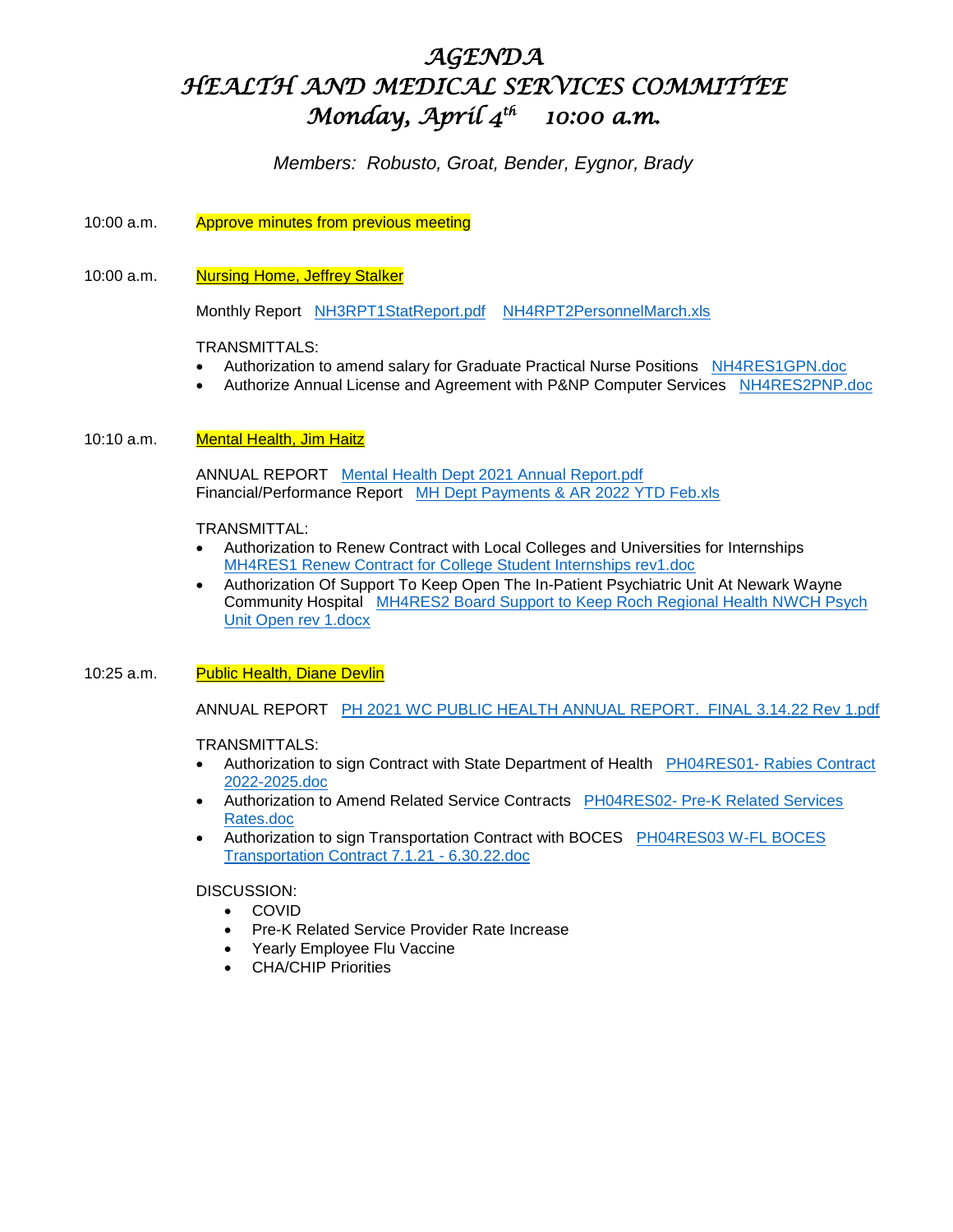#### Wayne County Nursing Home STATISTICAL DASHBOARD

|                                                                                                                                                                            |                          |    |                |                            | <b>PRELIMINARY</b><br><b>YTD</b><br>2/28/2022                            |                         | <b>Prior Year</b><br>2021                                            |
|----------------------------------------------------------------------------------------------------------------------------------------------------------------------------|--------------------------|----|----------------|----------------------------|--------------------------------------------------------------------------|-------------------------|----------------------------------------------------------------------|
| Revenue                                                                                                                                                                    |                          |    |                | \$                         | 2,561,334                                                                | \$                      | 17,564,104                                                           |
| <b>Expenses</b>                                                                                                                                                            | 2022 Covid-19 Expenses = | S  | 5,890          | \$                         | 2,730,477                                                                | <b>S</b>                | 18,339,603                                                           |
| <b>Net Operating Margin</b>                                                                                                                                                |                          |    |                | \$                         | $(169, 143)$ \$                                                          |                         | (775, 499)                                                           |
| Other Income (IGT) = 2/24/2022                                                                                                                                             |                          |    |                | \$                         | 1,534,354                                                                | S                       | 3,140,258                                                            |
| Other Income (Cares Act - Stimulus Funds & NYS)                                                                                                                            |                          |    |                | $\frac{6}{3}$              | ۰                                                                        | \$                      | 23,081                                                               |
| Profit (Loss)                                                                                                                                                              |                          |    |                |                            | 1,365,211                                                                | Ŝ                       | 2,387,840                                                            |
| Budget Income (loss) Does include Retirement                                                                                                                               |                          |    |                | \$                         | 705,699                                                                  | $\overline{\mathbf{s}}$ | 753,348                                                              |
| Variance from Budget (Over) Under                                                                                                                                          |                          |    |                | \$                         | 659,512                                                                  | -S                      | 1,634,492                                                            |
| <b>Net Operating Margin</b>                                                                                                                                                |                          |    |                |                            | $-6.6%$                                                                  |                         | $-4.4%$                                                              |
| Operating Margin with IGT                                                                                                                                                  |                          |    |                |                            | 53.3%                                                                    |                         | 13.6%                                                                |
| Cash Balance:<br>Cash Balance as of 02/28/2022<br>Days Cash on Hand<br><b>Investments = Short Term T-Bills</b><br>$A/R < 30$ days<br>A/R 31 - 120 days<br>$A/R > 120$ days | (Money Mkt from T-Bills) |    |                | \$<br>\$<br>\$<br>\$<br>\$ | 25,236,718 \$<br>384<br>16.194.574<br>1,206,115 \$<br>958,299<br>880,486 | \$<br>\$<br>- \$        | 25,775,542<br>411<br>15,574,037<br>1,333,747<br>1,579,860<br>852,672 |
| <b>Average Daily Rate</b><br>Average PPS/PDPM Rate                                                                                                                         |                          |    |                | \$<br>\$                   | 247.50<br>480.39 \$                                                      | - \$                    | 271.80<br>567.39                                                     |
| <b>Outpatient Services visits</b>                                                                                                                                          |                          |    | 0              |                            |                                                                          |                         |                                                                      |
| <b>Outpatient Services Gross Profit Margin</b>                                                                                                                             |                          | \$ |                | \$                         |                                                                          | <b>S</b>                |                                                                      |
| Meals/Catering income vs. projected income                                                                                                                                 |                          |    | <b>Current</b> |                            | <b>Budget</b>                                                            |                         | <b>Prior Year</b>                                                    |
| Jail                                                                                                                                                                       |                          | \$ | 10,068.00      | \$                         | 11,699.83 \$                                                             |                         | 129,530.00                                                           |
| Café                                                                                                                                                                       |                          | \$ | 420.00         | \$                         | 2.083.33                                                                 | \$                      | 3,633.00                                                             |
|                                                                                                                                                                            |                          | \$ | 10,488.00      | \$                         | 13,783.17                                                                | $\mathbf{s}$            | 133,163.00                                                           |

|                                                     | Current | <b>YTD Actual</b> | <b>Prior Year</b> |
|-----------------------------------------------------|---------|-------------------|-------------------|
| Facility Occupancy Rate - % (Budget 97%)            | 85.86%  | 87.55%            | 90.13%            |
| Number of Admissions                                | 10      | 19                | 153               |
| % Discharges Home - All                             | 4.76%   | 6.38%             | 26.64%            |
| % Hospitalized Since Admission (Short Stay)         |         | n/a               | n/a               |
| Re-Hospitalization w/in 30 days of Admission        |         | n/a               | n/a               |
| <b>Long Term Occupancy</b>                          |         | n/a               | n/a               |
|                                                     | 2021    | 2020              | 2019              |
| <b>Total Number of Residents</b>                    | 186     | 190               | 183               |
| Average CMI for Full House                          | 1.067   | 1.05              | 1.02              |
| <b>Total Number of Medicaid Residents</b>           | 139     | 143               | 144               |
| <b>Average CMI for Medicaid Residents</b>           | 0.979   | 0.95              | 0.98              |
|                                                     | 2021    | 2020              | 2019              |
| <b>Medicare 5-Star Overall Rating</b>               | 4       | 3                 | 3                 |
| 5-Star Health Inspections                           | 3       | 3                 | 3                 |
| 5-Star Staffing Rating                              | 2       | 2                 | 2                 |
| 5-Star Quality Measure Rating                       | 5       | 4                 | 4                 |
| <b>Open Positions</b>                               | 67      |                   |                   |
| <b>Nursing Openings</b>                             | 19      |                   |                   |
| <b>Aide Openings</b>                                | 41      |                   |                   |
| <b>Other Positions</b>                              | 7       |                   |                   |
| Employee Turnover 3 mo. (12/1/21 -2/28/22) = 20/166 | 12%     | 20.3%             | 20.5%             |
| Employee 6 mo Retention (9/1/21 - 2/28/22) = 32/46  | 70%     |                   |                   |
| Employee 2 yr Retention (3/1/20 - 2/28/22) = 49/84  | 58%     |                   |                   |
|                                                     |         |                   |                   |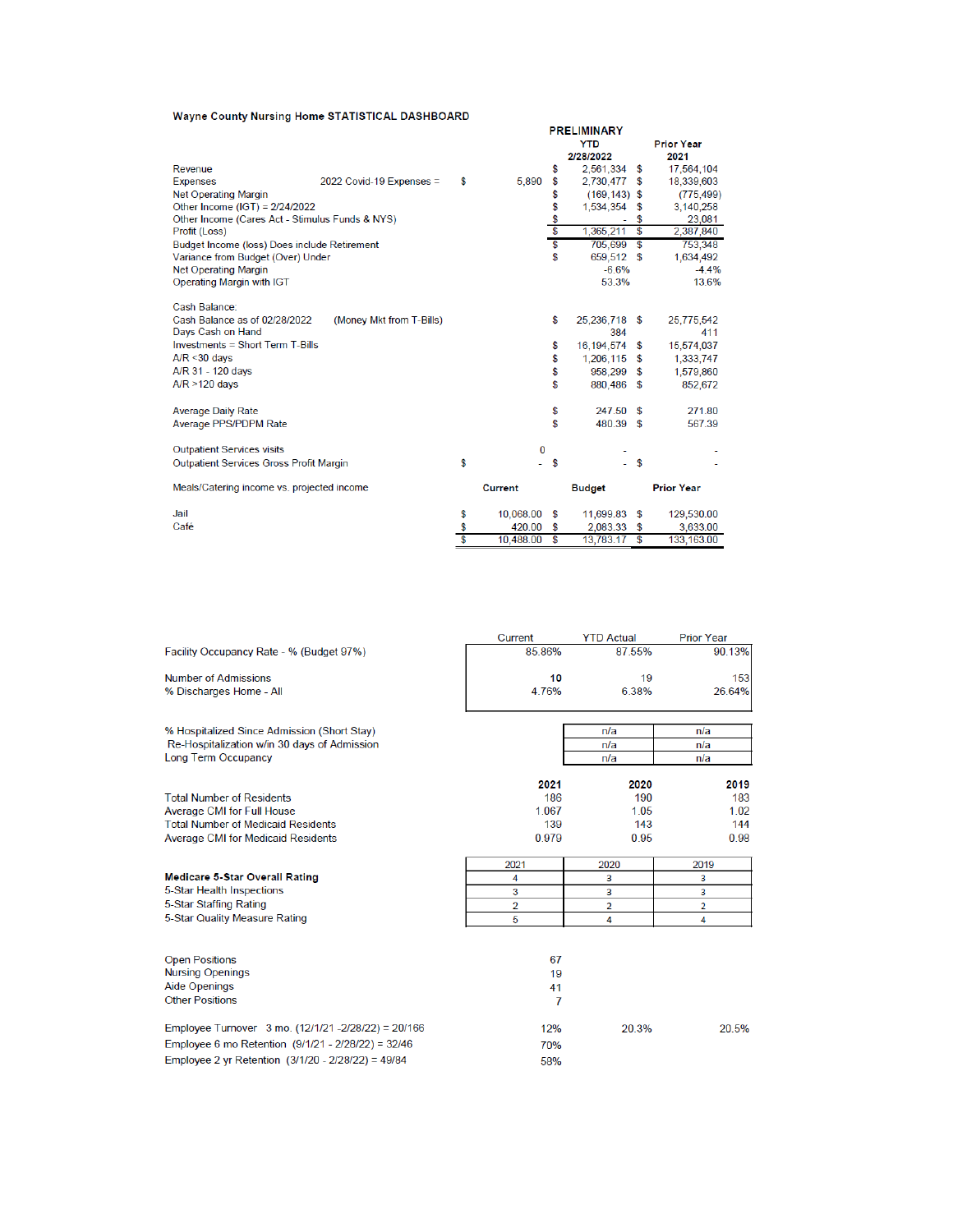|                                                          |                 | <b>Open Positions 2022</b> |                |         |  |                       |  |                 |  |          |          |          |
|----------------------------------------------------------|-----------------|----------------------------|----------------|---------|--|-----------------------|--|-----------------|--|----------|----------|----------|
| <b>Department</b>                                        | 1/31/22         | 2/28/22                    | 3/28/22        | 4/30/22 |  | 5/30/22 6/30/22 ##### |  | 8/31/22 9/30/22 |  | 10/31/22 | 11/30/22 | 12/31/22 |
| <b>Administration</b>                                    |                 |                            |                |         |  |                       |  |                 |  |          |          |          |
|                                                          |                 |                            |                |         |  |                       |  |                 |  |          |          |          |
| Receptionist, PT                                         | 1               | 1                          | 1              |         |  |                       |  |                 |  |          |          |          |
| <b>Clerk Typist Sub</b>                                  | 1               | 1                          | 1              |         |  |                       |  |                 |  |          |          |          |
|                                                          |                 |                            |                |         |  |                       |  |                 |  |          |          |          |
| Fiscal                                                   |                 |                            |                |         |  |                       |  |                 |  |          |          |          |
| <b>Purchasing Clerk</b>                                  | 1               | 1                          | $\bf{0}$       |         |  |                       |  |                 |  |          |          |          |
|                                                          |                 |                            |                |         |  |                       |  |                 |  |          |          |          |
| <b>Residential Services</b>                              |                 |                            |                |         |  |                       |  |                 |  |          |          |          |
| <b>Admission Coordinator</b>                             |                 |                            | 1              |         |  |                       |  |                 |  |          |          |          |
| <b>Clerk Typist</b>                                      |                 |                            | 1              |         |  |                       |  |                 |  |          |          |          |
| <b>Resident Attendant</b>                                | 1               | $\mathbf{1}$               | 1              |         |  |                       |  |                 |  |          |          |          |
| <b>Activity Aide, FT</b>                                 | 1               | $\mathbf{1}$               | 1              |         |  |                       |  |                 |  |          |          |          |
| Activity Aide, PT                                        | 1               | 1                          | 1              |         |  |                       |  |                 |  |          |          |          |
|                                                          |                 |                            |                |         |  |                       |  |                 |  |          |          |          |
| <b>Nursing</b>                                           |                 |                            |                |         |  |                       |  |                 |  |          |          |          |
| RN Supervisor, FT                                        | $\overline{2}$  | $\overline{2}$             | $\mathbf{1}$   |         |  |                       |  |                 |  |          |          |          |
| RN Supervisor, Sub                                       | 3               | 3                          | 3              |         |  |                       |  |                 |  |          |          |          |
| RN. FT                                                   | $\mathbf{1}$    | $\mathbf{1}$               | 1              |         |  |                       |  |                 |  |          |          |          |
| RN, Sub                                                  | 3               | $\overline{2}$             | 3              |         |  |                       |  |                 |  |          |          |          |
| LPN, FT                                                  | 10              | 10                         | 10             |         |  |                       |  |                 |  |          |          |          |
| LPN, PT                                                  | $\overline{2}$  | $\mathbf{0}$               | $\bf{0}$       |         |  |                       |  |                 |  |          |          |          |
| LPN, Sub                                                 | $\overline{2}$  | $\overline{2}$             | $\mathbf{1}$   |         |  |                       |  |                 |  |          |          |          |
| CNA, FT                                                  | 28              | 30                         | 28             |         |  |                       |  |                 |  |          |          |          |
| <b>CNA,PT</b>                                            | 11              | 12                         | 11             |         |  |                       |  |                 |  |          |          |          |
| <b>CNA</b> , Sub                                         | 3               | $\bf{0}$                   | $\overline{2}$ |         |  |                       |  |                 |  |          |          |          |
| Total:                                                   | $\overline{71}$ | 68                         | 67             |         |  |                       |  |                 |  |          |          |          |
| Total positions 2022 (FT,PT,Sub) = 237                   |                 |                            |                |         |  |                       |  |                 |  |          |          |          |
| Total employed as of 2/28/2022= 166                      |                 |                            |                |         |  |                       |  |                 |  |          |          |          |
| Employee Turnover 3 mo. (12/1/2021 - 2/28/2022) = 20/166 | 12%             |                            |                |         |  |                       |  |                 |  |          |          |          |
| Employee 6 mo Retention (9/1/2021-2/28/2022) = 32/46     | 70%             |                            |                |         |  |                       |  |                 |  |          |          |          |
| (14 left, 32 still employed)= total 46                   |                 |                            |                |         |  |                       |  |                 |  |          |          |          |
| Employee 2 yr Retention (3/1/2020 - 2/28/2022) = 49/84   | 58%             |                            |                |         |  |                       |  |                 |  |          |          |          |
| $(35$ left, 49 still employed) = total 84                |                 |                            |                |         |  |                       |  |                 |  |          |          |          |
| March's Hires:                                           |                 |                            |                |         |  |                       |  |                 |  |          |          |          |
| 1 RN Superv, 1 LPN, 1 LPN Sub, 2 CNAs, 1 CNA PT,         |                 |                            |                |         |  |                       |  |                 |  |          |          |          |
| 1 Purchasing Clerk                                       |                 |                            |                |         |  |                       |  |                 |  |          |          |          |
| Tentative start 3/28/22: 1 CNA FT, 1 CNA PT              |                 |                            |                |         |  |                       |  |                 |  |          |          |          |
|                                                          |                 |                            |                |         |  |                       |  |                 |  |          |          |          |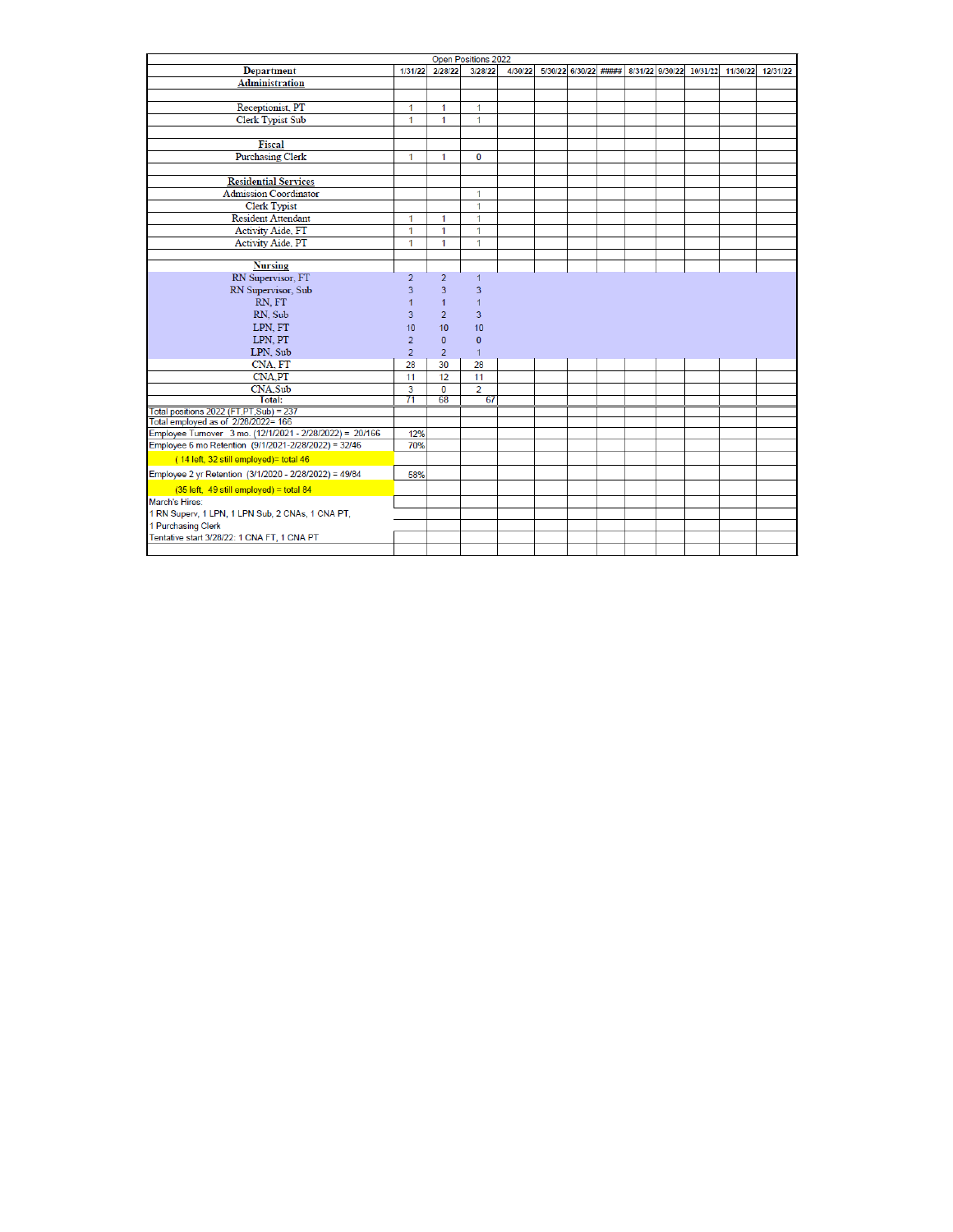Committee No. 6 Date: 4/4/2022 Committee Chair: Frank Robusto Department Head: Jeffrey Stalker

#### **AUTHORIZATION TO AMEND SALARY FOR GRADUATE PRACTICAL NURSE POSITIONS AT THE NURSING HOME**

WHEREAS, the Board of Supervisors authorized the hiring of four (4) Graduate Practical Nurses by the Wayne County Nursing Home in Resolution #933-02, #539-09, # 412-10 and #681-13 in an effort to address the shortage of licensed nurses, and

WHEREAS, the Board of Supervisors last amended the salary for the Graduate Practical Nurses by resolution #681-13 to 20 cents over the Certified Nursing Assistant Job Rate; now, therefore be it,

RESOLVED, that effective April 1, 2022 and annually thereafter, the salary for the temporary positions of Graduate Practical Nurse at the Wayne County Nursing Home shall be increased 20 cents over the current Certified Nursing Assistant Job Rate.

| Budgeted: yes _X__ no___ Proposed Cost: ___ Reimbursed Amount ___ County cost__                                     |  |  |                 |  |  |  |  |
|---------------------------------------------------------------------------------------------------------------------|--|--|-----------------|--|--|--|--|
| Departmental transfer \$________________________ from Account No. _____________________ to Account No. _______      |  |  |                 |  |  |  |  |
|                                                                                                                     |  |  | Date: _________ |  |  |  |  |
|                                                                                                                     |  |  |                 |  |  |  |  |
|                                                                                                                     |  |  |                 |  |  |  |  |
| Standing Committee: Ayes ______ Nays ______ Date: ___________ Signature: ___________________________                |  |  |                 |  |  |  |  |
| Signature/Date Rec'd: example and the state of Supervisors of Supervisors Clerk, Board of Supervisors               |  |  |                 |  |  |  |  |
| Referred to:<br>Committee: ______ Ayes ______ Nays ______ Date: ___________ Signature: ____________________________ |  |  |                 |  |  |  |  |
| Committee: _____Ayes ______ Nays _______ Date: __________Signature: _______________________________                 |  |  |                 |  |  |  |  |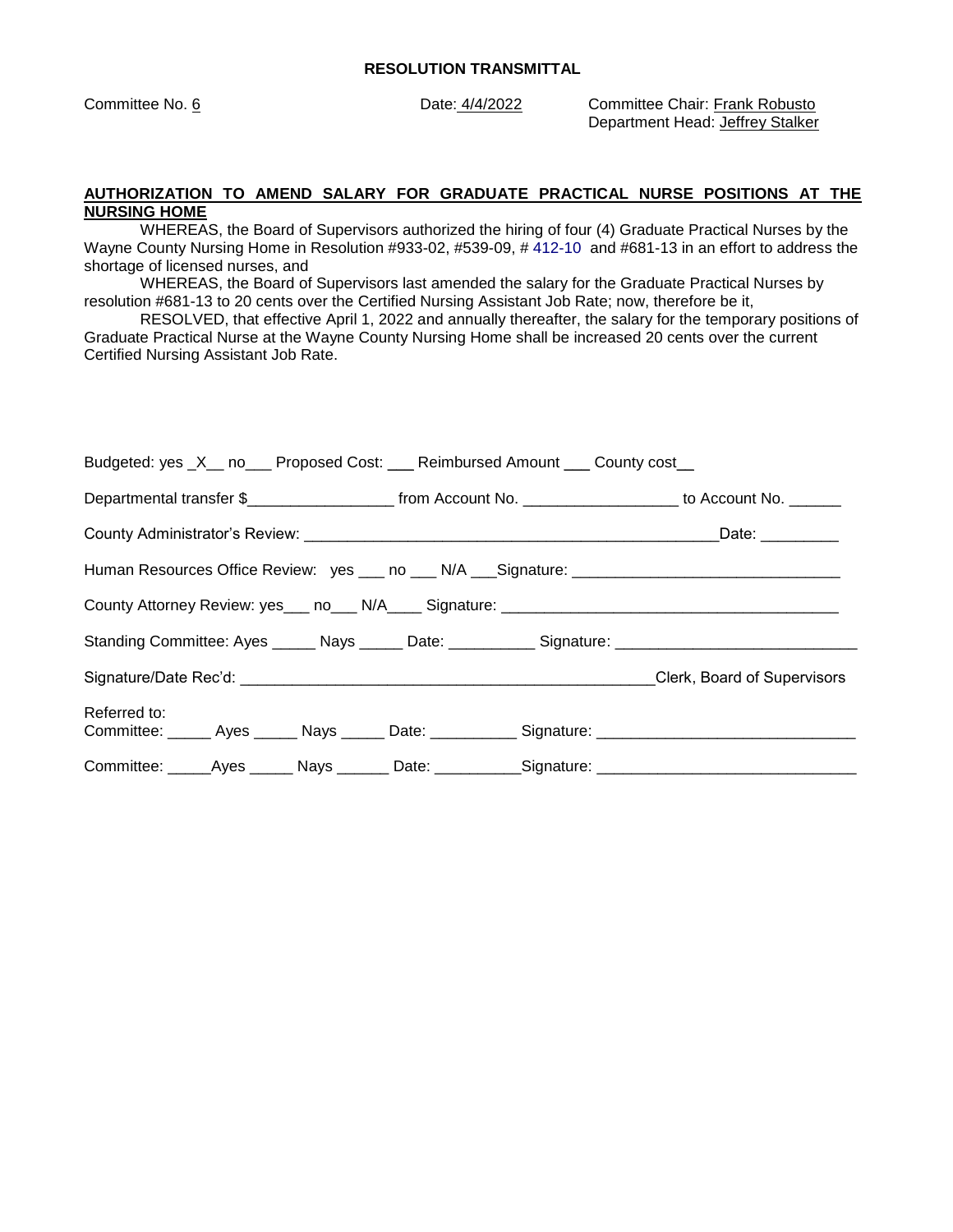Committee No. 6 Date: 4/4/2022 Committee Chair: Frank Robusto Department Head: Jeffrey Stalker

#### **AUTHORIZING ANNUAL HISTORICAL LICENSE AND AGREEMENT WITH P&NP COMPUTER SERVICES, INC. AND WAYNE COUNTY NURSING HOME**

WHEREAS, the current agreement with P&NP Computer Services Inc., the provider of Wayne County Nursing Home's former billing software, expires 6/30/2022 ; and

WHEREAS, the Wayne County Nursing Home by law is required to have access to, and to retain the clinical records contained within that billing software, for a period of at least six years from date of discharge or death; and therefore be it

RESOLVED, that the Chairman of the Board of Supervisors is authorized to execute an agreement on behalf of the Wayne County Nursing Home, with P&NP Computer Services, Inc. for the Annual Historical License and Agreement effective July 1, 2022 to June 30, 2023 subject to the County Attorney's approval as to form and content.

| Budgeted: yes Proposed Cost: \$2,069 Reimbursed Amount ____\$0____ County cost: \$2,069 |  |                                                                                                                 |  |                                                                                                     |                                                                                                      |  |  |  |
|-----------------------------------------------------------------------------------------|--|-----------------------------------------------------------------------------------------------------------------|--|-----------------------------------------------------------------------------------------------------|------------------------------------------------------------------------------------------------------|--|--|--|
|                                                                                         |  | Departmental transfer \$_________________________ from Account No. _____________________ to Account No. _______ |  |                                                                                                     |                                                                                                      |  |  |  |
| Date: _________                                                                         |  |                                                                                                                 |  |                                                                                                     |                                                                                                      |  |  |  |
|                                                                                         |  |                                                                                                                 |  |                                                                                                     |                                                                                                      |  |  |  |
|                                                                                         |  |                                                                                                                 |  |                                                                                                     |                                                                                                      |  |  |  |
|                                                                                         |  |                                                                                                                 |  |                                                                                                     | Standing Committee: Ayes ______ Nays ______ Date: ___________ Signature: ___________________________ |  |  |  |
|                                                                                         |  |                                                                                                                 |  |                                                                                                     |                                                                                                      |  |  |  |
| Referred to:                                                                            |  |                                                                                                                 |  |                                                                                                     | Committee: ______ Ayes ______ Nays ______ Date: ___________ Signature: ____________________________  |  |  |  |
|                                                                                         |  |                                                                                                                 |  | Committee: _____Ayes ______ Nays _______ Date: ___________Signature: ______________________________ |                                                                                                      |  |  |  |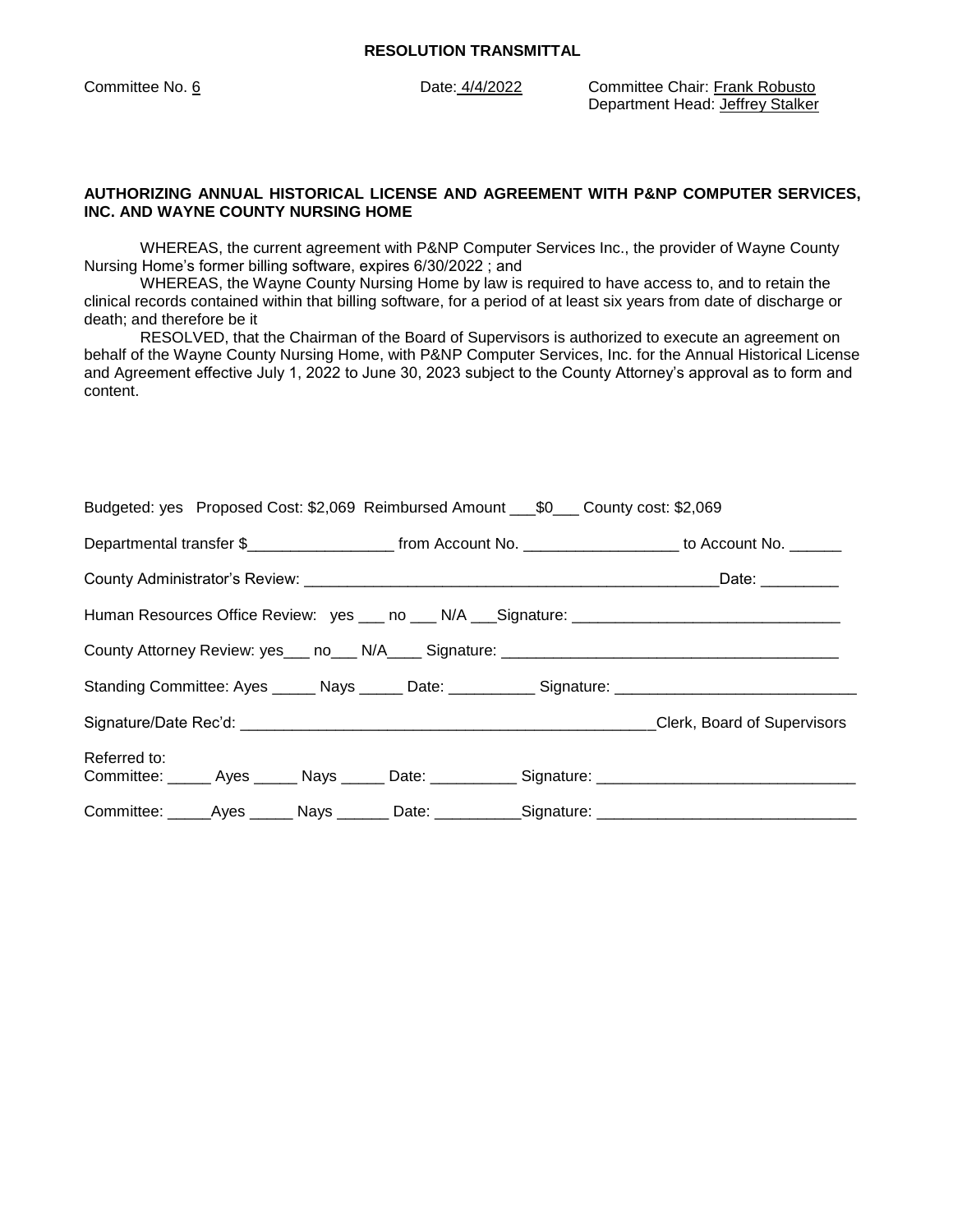| 2022              | Payments                                | A <sub>B</sub>                       |                                | <b>TOTAL REV</b>               | <b>Monthly Billed Rev</b>            |
|-------------------|-----------------------------------------|--------------------------------------|--------------------------------|--------------------------------|--------------------------------------|
|                   |                                         |                                      |                                |                                |                                      |
| 11-131            | 394,786.26<br>\$                        | 77,488.23<br>\$                      |                                | 472,274.49<br>\$               | \$<br>472,274.49                     |
| 11-2/29           | \$<br>914,225.78                        | 124,068.29<br>\$                     |                                | \$<br>1,038,294.07             | \$<br>566,019.58                     |
| 11-3/31           |                                         |                                      |                                | \$                             |                                      |
| 11-4/30           |                                         |                                      |                                | \$                             |                                      |
| 11-5/31           |                                         |                                      |                                | \$                             |                                      |
| 11-6/30           |                                         |                                      |                                | \$<br>÷                        |                                      |
| 11-7/31           |                                         |                                      |                                | \$<br>$\overline{a}$           |                                      |
| 11-8/31           |                                         |                                      |                                | \$<br>$\overline{\phantom{a}}$ |                                      |
| 11-9/30           |                                         |                                      |                                | \$<br>$\overline{\phantom{a}}$ |                                      |
| 11-10/31          |                                         |                                      |                                | \$<br>$\overline{\phantom{a}}$ |                                      |
| 11-1130           |                                         |                                      |                                | \$<br>$\blacksquare$           |                                      |
| 11-12/31          |                                         |                                      |                                | \$<br>$\overline{\phantom{a}}$ |                                      |
|                   |                                         |                                      |                                |                                |                                      |
|                   | 88.0%                                   | 12.0%                                |                                |                                | Total<br>1.038.294.07<br>\$          |
|                   |                                         |                                      |                                |                                | <b>Billed Revenues</b>               |
|                   |                                         |                                      |                                |                                |                                      |
|                   |                                         | <b>Financial Summary for Month 2</b> |                                |                                |                                      |
|                   |                                         |                                      |                                | <b>Budget/Actual</b>           |                                      |
|                   | <b>Budget Annual</b>                    | <b>Budgeted YTD</b>                  | <b>Actual YTD</b>              | <b>YTD</b>                     |                                      |
| <b>Billed Rev</b> | \$<br>6,497,613.00                      | 1,082,935.50<br>\$                   | \$<br>1,038,294.07             | [44,641.43]<br>\$              | <b>B&amp;G Maint &amp; Utilities</b> |
| Other Rev         | \$<br>4,244,455.00                      | 707,409.17<br>\$                     | \$<br>399,542.09               | (307, 867.08)<br>\$            | \$263,442                            |
| <b>Total Rev</b>  | \$10,742,068.00                         | \$1,790,344.67                       | \$1,437,836.16                 | (352,508.51)<br>\$             | <b>PAID FULL</b>                     |
|                   |                                         |                                      |                                |                                | \$21,954/month                       |
|                   |                                         |                                      |                                |                                |                                      |
| Expense           | \$<br>10,687,377.00                     | \$<br>1,781,229.50                   | \$<br>1,553,668.91             | \$<br>227,560.59               | <b>IT &amp; Phones</b>               |
|                   | Annualization Adjustment for B&G Maint. |                                      | \$<br>[219,535]                |                                | \$223,507                            |
|                   | Annualization Adjustment for IT         |                                      | \$<br>[186, 256]               |                                | <b>PAID FULL</b>                     |
|                   | Annualization Adjustment for Retirement |                                      | \$<br>140,132                  |                                | \$18,625 month                       |
|                   |                                         |                                      |                                |                                |                                      |
| <b>Total Exp</b>  | \$10,687,377.00                         | \$1,781,229.50                       | \$1,288,009.74                 | 493,219.76<br>\$               | Retirement                           |
|                   |                                         |                                      |                                |                                | \$840,790                            |
| <b>TOTAL</b>      | 54,691.00<br>\$                         | 9,115.17<br>\$                       | 149,826.42<br>\$               | 140,711.25<br>\$               | \$70,066/month                       |
|                   |                                         |                                      |                                |                                |                                      |
| <b>AB</b>         | <b>AB</b>                               | <b>AB</b>                            | <b>AB</b>                      | <b>AB</b>                      |                                      |
| $0 - 30$ Days     | $31 - 60$                               | $61 - 90$                            | $91 - 120$                     | $121 +$                        |                                      |
|                   |                                         |                                      |                                |                                |                                      |
| 76.715 \$<br>\$   | 47.353                                  | $\bullet$<br>$\overline{a}$          | \$<br>$\overline{\phantom{a}}$ | \$                             |                                      |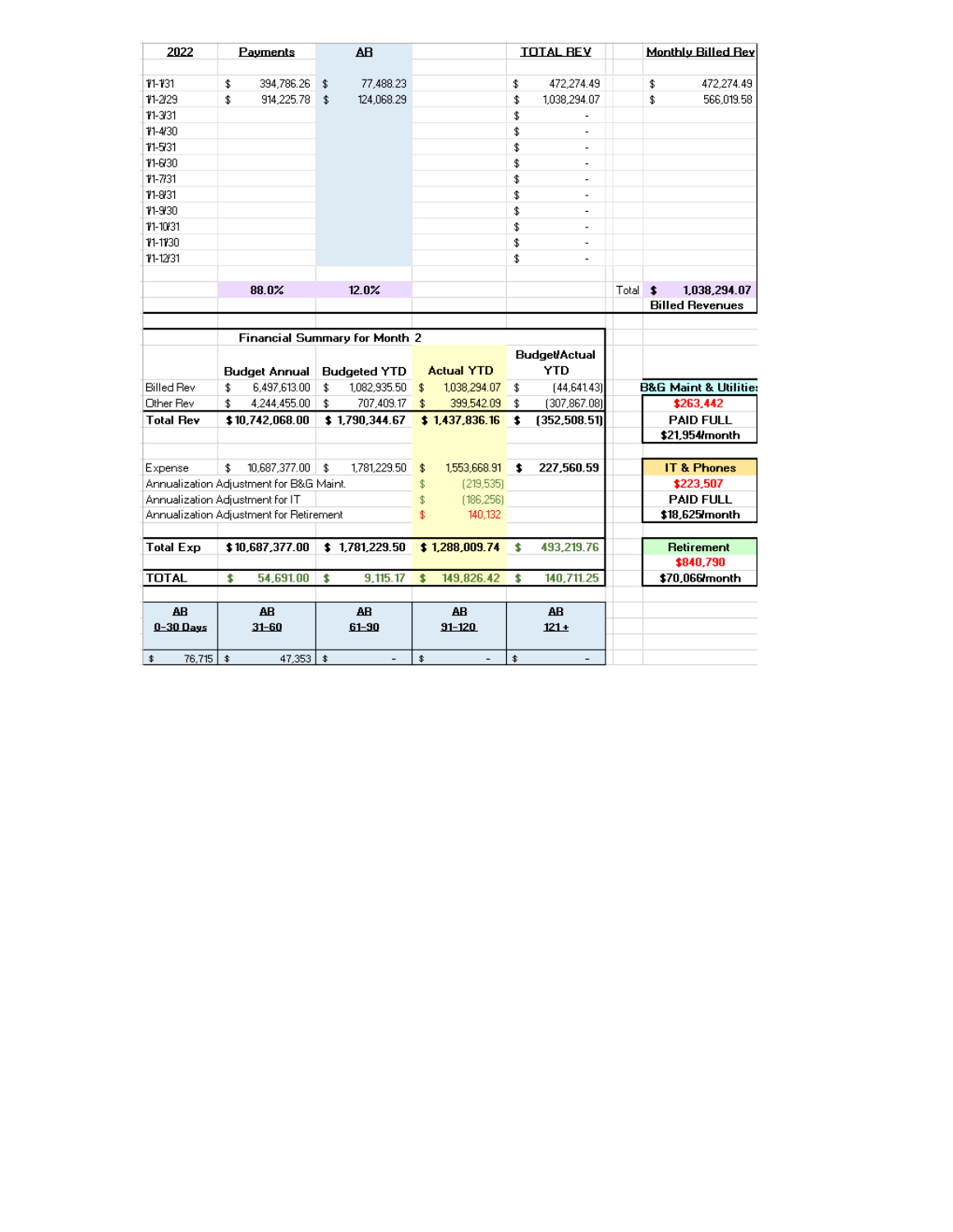Committee No. 6 Health & Medical Date: April 4, 2022 Committee Chair: Frank Robusto

Department Head: James Haitz

#### **Authorization to Renew or Establish Contracts of Affiliation between Wayne Behavioral Health Network and Local Area Colleges & Universities for Student Fieldwork Internship Education**

WHEREAS, many local colleges & universities (i.e. SUNY Brockport, Greater Rochester Collaborative-GRC, St. John Fisher, Monroe Community College, Finger Lakes Community College, Roberts Wesleyan, University of Rochester, Syracuse University, etc.) all have established educational programs in various health & human service related programs, and as such these educational institutions often desire to have certain students receive fieldwork educational experiences at Wayne Behavioral Health Network; and

WHEREAS, Wayne Behavioral Health Network (WBHN) is willing to accept said students for such purposes from the various colleges & universities given WBHN has a long-standing history as being a teaching & training facility; and

WHEREAS, this arrangement is mutually beneficial to all parties, however more particularly to WBHN as providing this fieldwork educational program experience to students assists WBHN in meeting and addressing the increasing community needs for behavioral health treatment, it also contributes to the agency financially, it enriches the agency's staffing milieu, enhances the educational environment of our agency, and contributes to the development and growth of the Behavioral Health & Human Service Professions; NOW, therefore, be it

RESOLVED that the Chairman of the Wayne County Board of Supervisors, subject to County Attorney approval as to form and content, is authorized to renew and/or establish a contract between any local area college or university (as identified and determined appropriate by the Director of Mental Health) and Wayne Behavioral Health Network in order to provide students with fieldwork educational internships at WBHN for the academic periods during May 1, 2022 and/or through December 31, 2025.

| Budgeted: yes ___ no___ Proposed Cost: ____0____ Reimbursed Amount _______ County cost____0_______                  |  |                             |
|---------------------------------------------------------------------------------------------------------------------|--|-----------------------------|
| Departmental transfer \$                                                                                            |  |                             |
|                                                                                                                     |  | Date: _____________________ |
|                                                                                                                     |  |                             |
|                                                                                                                     |  |                             |
| Standing Committee: Ayes ______ Nays ______ Date: ___________ Signature: ___________________________                |  |                             |
|                                                                                                                     |  | Clerk, Board of Supervisors |
| Referred to:<br>Committee: ______ Ayes ______ Nays ______ Date: ___________ Signature: ____________________________ |  |                             |
| Committee: Ayes Nays Date: Signature: Nayles Nayles Nayles Nayles Nayles Nayles Nayles Nayles Nayles Nayles Na      |  |                             |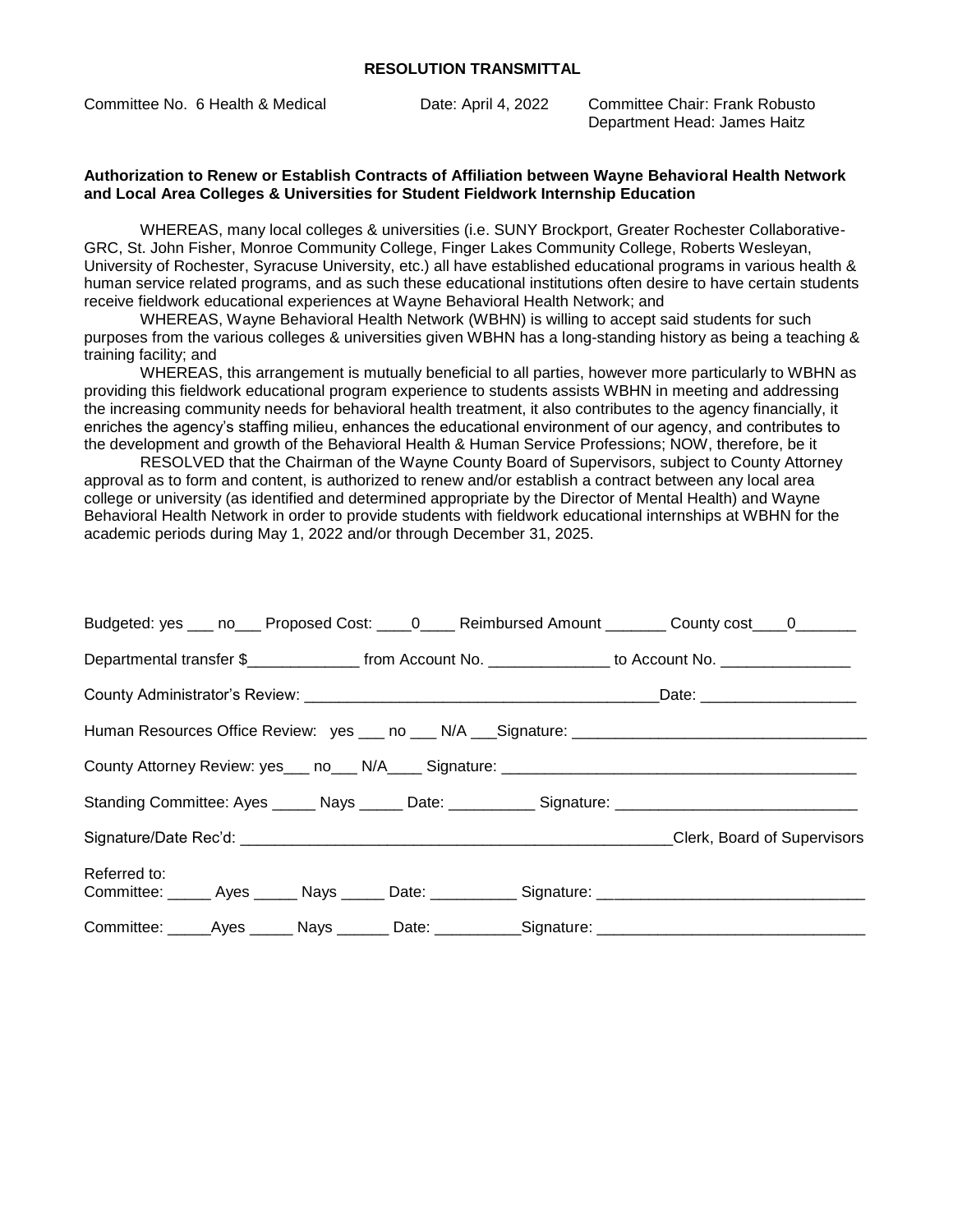Committee No. 6 Date: 4/4/22 Committee Chair: Frank Robusto Department Head: Diane M. Devlin

#### **AUTHORIZATION TO CONTRACT WITH NEW YORK STATE DEPARTMENT OF HEALTH FOR THE PROVISION OF RABIES CONTROL ACTIVITIES**

WHEREAS, Wayne County Public Health (WCPH) is required by the New York State Department of Health (NYSDOH) to perform rabies control activities such as authorization and reimbursement of human rabies treatments, authorization of specimen testing, provide pet vaccination clinics and perform education and prevention activities; and

WHEREAS, WCPH wishes to renew the Rabies Control Program contract with the NYSDOH for the period of April 1, 2022 through March 31, 2025, for a total contract amount of \$47,322, with an annual reimbursement amount of \$15,774; now, therefore, be it

RESOLVED, that the Chairman of the Board of Supervisors is hereby authorized to sign a contract, and any future amendments, with the NYSDOH to perform Rabies Control activities for the period of April 1, 2022 through March 31, 2025 for a total amount of \$47,322, not to exceed \$15,774 annually, subject to the approval of the County Attorney as to form and content.

| Budgeted: yes _x__ no___ Proposed Cost: \$47,322 Reimbursed Amount \$47,322 County cost____0_______                 |  |  |  |  |  |  |
|---------------------------------------------------------------------------------------------------------------------|--|--|--|--|--|--|
| Departmental transfer \$_____________ from Account No. ____________________ to Account No. ________________         |  |  |  |  |  |  |
|                                                                                                                     |  |  |  |  |  |  |
| Human Resources Office Review: yes ___ no ___ N/A ___ Signature: ________________                                   |  |  |  |  |  |  |
| County Attorney Review: yes___ no___ N/A____ Signature: _________________________                                   |  |  |  |  |  |  |
| Standing Committee: Ayes ______ Nays ______ Date: ___________ Signature: __________________________                 |  |  |  |  |  |  |
|                                                                                                                     |  |  |  |  |  |  |
| Referred to:<br>Committee: ______ Ayes ______ Nays ______ Date: ___________ Signature: ____________________________ |  |  |  |  |  |  |
| Committee: ______Ayes _______ Nays ________ Date: ___________Signature: ____________________________                |  |  |  |  |  |  |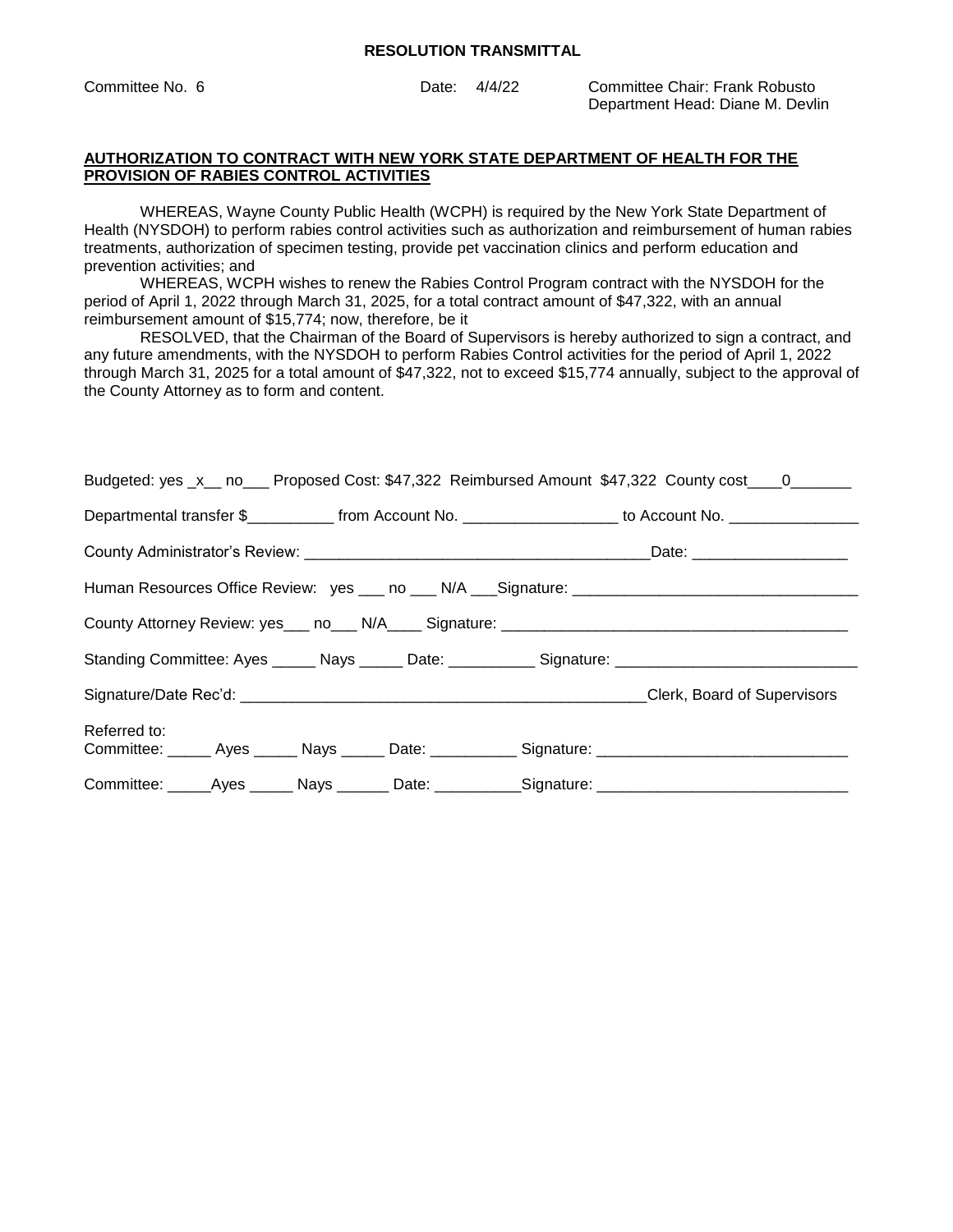Committee No. 6 Date: 4/4/2022 Committee Chair: Frank Robusto Department Head: Diane M. Devlin

# **AUTHORIZATION TO AMEND RELATED SERVICES CONTRACTS WITH PROVIDERS OF SERVICES FOR PRESCHOOLERS WITH HANDICAPPING CONDITIONS**

WHEREAS, Wayne County Public Health (WCPH) currently holds contracts with providers of related services for physically handicapped and developmentally delayed children through Resolution Nos. 264-21, 353- 21,551-21, 602-21, 179-22, and 180-22 ; and

WHEREAS, WCPH has a continued shortage of providers for related services; and

WHEREAS, current rates paid by WCPH to providers are less than Medicaid reimbursement rates; and WHEREAS, WCPH was notified of increased Medicaid rates for the Pre-School Supportive Health

Services Program (PSSHSP) effective July 1, 2017 and that resulting Medicaid cost settlement reports indicate that the rates for related services that Wayne County currently contracts for the PSSHSP are not sufficient; and

WHEREAS, after review of rates for related services provided by surrounding counties, WCPH wishes to increase our current rate of \$70 / .5hr for individual services to \$80 / .5hr to be comparable with surrounding counties, to attract new related services providers, and conform with Medicaid standards beginning on July 1, 2022 to June 30, 2024; and

WHEREAS, after review of the rates for coordination as a related service provided by surrounding counties, WCPH wishes to increase our current rate of \$20 / .5hr of coordination to \$50 / .5hr to be comparable with surrounding counties; now, therefore, be it

RESOLVED, that the Chairman of the Board of Supervisors is hereby authorized to amend Resolution Nos. 264-21, 353-21, 551-21, and 602-21; to amend contracts with Related Service Providers to increase the rate of \$70 / .5hr to \$80 / .5hr for individual services and \$20 / .5hr to \$50 / 5hr for coordination beginning on July 1, 2022 to June 30, 2024, subject to the approval of the County Attorney as to form and content:

- Affinity Rehabilitation, LLP (Lifespan PT, OT & SLP): speech therapy, occupational therapy, physical therapy, psychological services - \$80/.5hr; coordination of services - \$50/.5hr.
- Cheryl Ann Aroesty: occupational therapy, parent counseling/training \$80/.5hr; coordination of services - \$50/.5hr;
- Katrina Briggs: speech therapy \$80/.5hr; coordination of services \$50/.5hr;
- Breaking Boundaries OT & PT Services, PLLC: occupational therapy, physical therapy \$80/.5hr; coordination of services - \$50/.5hr;
- Bright Start Pediatric SLP and OT Services, PLLC: speech therapy, occupational therapy, physical therapy, psychological services, parent counseling/training - \$80/.5hr; coordination of services - \$50/.5hr; ;
- Building Blocks Comprehensive Services, Inc,: speech therapy, occupational therapy, physical therapy, psych, parent counseling/training, service coordination - \$80/.5hr; coordination of services - \$50/.5hr;
- Building Blocks Learning Center, LLC: speech therapy, occupational therapy, physical therapy - \$80/.5hr; coordination of services - \$50/.5hr.
- Clyde-Savannah CSD: Speech Therapy, Occupational Therapy, Physical Therapy, Psych. Services, Counseling, Parent Counseling & Training, \$80/.5hr; Group (up to 5) \$50/.5/child; Coordination of services - \$50/.5hr.
- Children's Therapy Network: speech therapy, occupational therapy, physical therapy \$80/.5; coordination of services - \$50/.5hr;
- Clinical Associates of the Finger Lakes: speech therapy, occupational therapy, physical therapy, psychological service/counseling, audiology services/evaluations, assistive technology, counseling, parent counseling/training, social work - \$80/.5hr; coordination of services - \$50/.5;
- Christine R. DeFisher: speech therapy \$80/.5hr; coordination of services \$50/.5;
- Daystar for Medically Fragile Children, Inc: speech therapy, occupational therapy, physical therapy, music therapy, parent counseling & training, and social work - \$80/.5hr; coordination of services - \$50/.5hr.
- Finger Lakes Cerebral Palsy, Inc.: speech therapy, occupational therapy, physical therapy, psychological service, parent counseling/training, play therapy, service coordination, assistive technology - \$80/.5hr; coordination of services - \$50/.5;
- Christina (Tina) Gergely; speech therapy, assistive technology \$80/.5hr; coordination of services - \$50/.5hr;
- Kimberly Golden: occupational therapy \$80/.5hr; coordination of services \$50/.5hr;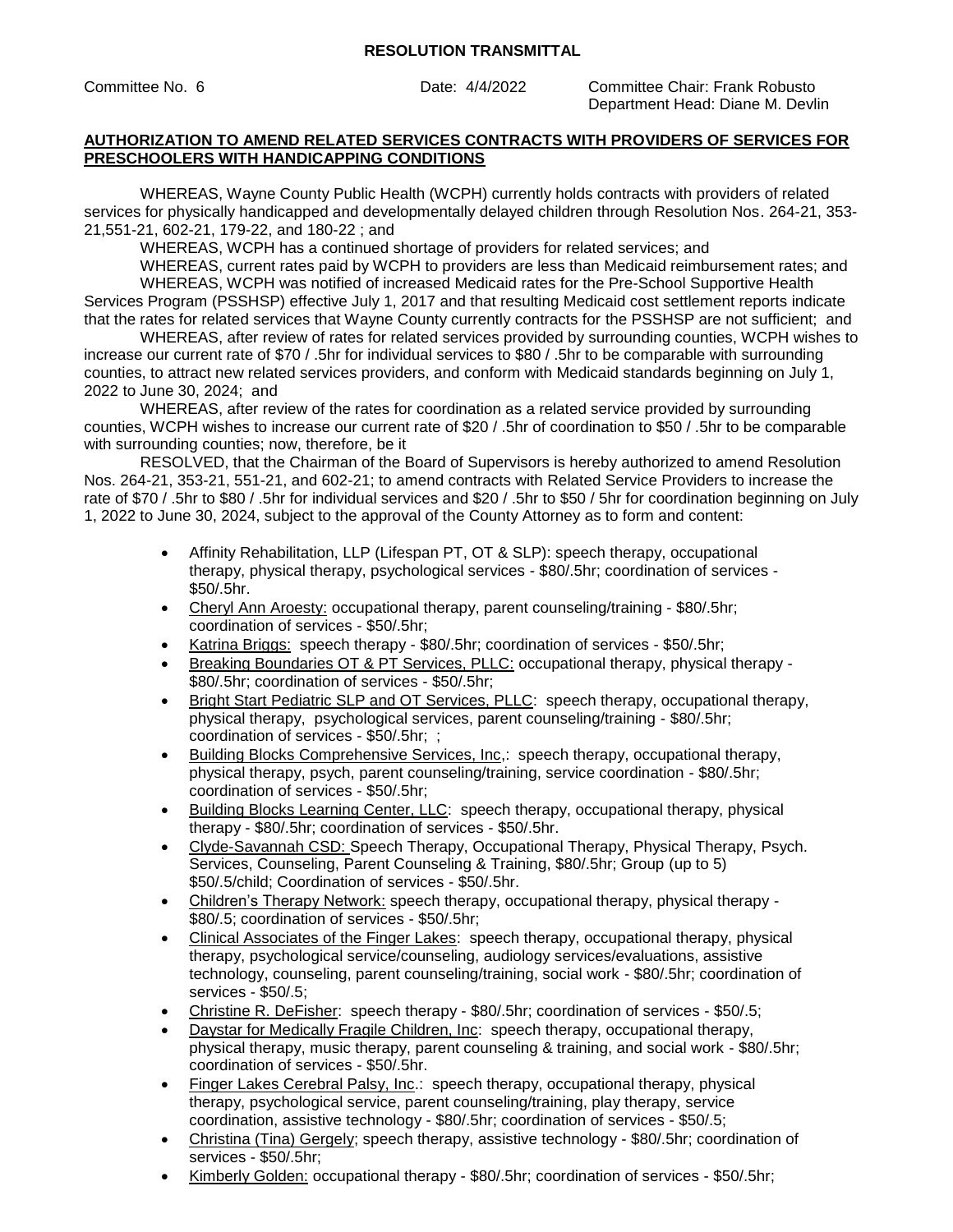- Jill M. Gottesman-Kelley: speech therapy, assistive technology \$80/.5hr; coordination of services - \$50/.5;
- Hearing & Speech Center of Rochester, Inc.: speech therapy, audiology services \$80/.5hr; coordination of services - \$50/.5hr;
- Andrea Habecker: occupational therapy \$80/.5; coordination of services \$50/.5;
- Richard M. Hilton: speech therapy \$80/.5hr; coordination of services \$50/.5;
- Sheila Howe: occupational therapy, parent counseling/training \$80/.5hr; coordination of services \$50/.5;
- Melissa Irhig: speech therapy, assistive technology \$80/.5hr; coordination of services \$50/.5;
- Carmen Ishman: speech therapy/dysfluency \$80/.5hr; coordination of services \$50/.5;
- Jennifer Kelly: speech therapy \$80/.5hr; coordination of services \$50/.5;
- Finger Lakes Therapy Works, PLLC: speech therapy, occupational therapy; physical therapy, psych services- \$80/.5hr; coordination of services - \$50/.5; ;
- Amy LaDow Fisher: vision therapy, orientation & mobility \$80/.5hr; coordination of services - \$50/.5;
- Susan T. Lapp: occupational therapy \$80/.5hr; coordination of services \$50/.5;
- Theresa Lehman: vision therapy and assistive technology \$80/.5hr; coordination of services - \$50/.5hr;
- Kimberly F. McCaffrey: speech therapy \$80/.5hr; coordination of services \$50/.5;
- Karen A. Meuler: physical therapy \$80/.5hr; coordination of services \$50/.5;
- Karen Miller: physical therapy and assistive technology \$70/.5hr; coordination of services - \$50/.5hr
- Liberty Resources Post, PLLC: speech therapy, occupational therapy, physical therapy, psych services, music therapy, counseling, parent counseling/training, social work \$80/.5hr; group (up to 5) \$50/.5/child; coordination of services - \$50/.5.
- Lyons CSD: speech therapy, occupational therapy, physical therapy, \$80/.5hr; coordination of services - \$50/.5hr;
- North Rose-Wolcott CSD: speech therapy, occupational therapy, physical therapy, \$80/.5hr; coordination of services - \$50/.5hr;
- Marcy P. Osburn: physical therapy \$80/.5hr; coordination of services \$50/.5;
- Aubrey Palmer: speech therapy, assistive technology \$80/.5hr; coordination of services  $$50/.5$ ; .
- Palmyra-Macedon CSD: speech therapy, occupational therapy, physical therapy \$80/.5hr; coordination of services - \$50/.5;
- Kevin Penner: occupational therapy \$80/.5; coordination of services \$50/.5;
- Red Creek CSD: speech therapy, occupational therapy, physical therapy, vision therapy, psychological services, counseling, parent counseling/training, teacher of deaf, assistive technology - \$80/.5hr; coordination of services - \$50/.5;
- Room to Bloom: speech therapy, occupational therapy, physical therapy \$80/.5hr; coordination of services - \$50/.5hr;
- JoAnn Salerno: speech therapy \$80/.5hr; coordination of services \$50/.5hr;
- Kristi A. Sergeant: occupational therapy \$80/.5hr; coordination of services \$50/.5hr;
- Step By Step PT, OT, and SLP Services, PLLC: speech therapy, occupational therapy, physical therapy, and psychological services - \$80/.5hr; coordination of services - \$50/.5hr
- Matthew Strauss: speech therapy \$80/.5hr; coordination of services \$50/.5;
- Leah Talbot: physical therapy \$80/.5hr; coordination of services \$50/.5;
- LEAP OT, PT and SLP, PLLC: speech therapy, occupational therapy, physical therapy, parent counseling/training, - \$80/.5hr; coordination of services - \$50/.5;
- Therapy Partners: speech therapy, occupational therapy, physical therapy, vision therapy, parent counseling/training - \$80/.5hr; coordination of services - \$50/.5;
- Jennifer Thomson: speech therapy \$80/.5hr; coordination of services \$50/.5;
- Christine A. Toner: speech therapy \$80/.5hr; coordination of services \$50/.5;
- Upstate Music Therapy Center, LLC (Amy Thomas): music therapy \$80/.5hr; coordination of services - \$50/.5;
- Ruth VanGorder: occupational therapy \$80/.5hr; coordination of services \$50/.5;
- Bridgett Viens: speech therapy \$80/.5hr; coordination of services \$50/.5;
- Alissa Waughtel: speech therapy \$80/.5hr; coordination of services \$50/.5;
- Wayne ARC: speech therapy, occupational therapy, physical therapy, vision therapy, psychological service, music therapy, counseling, parent counseling/training, play therapy, service coordination, assistive technology - \$80/.5hr; coordination of services - \$50/.5;
- Wayne County Action Program, Inc.: Coordination of services \$50/.5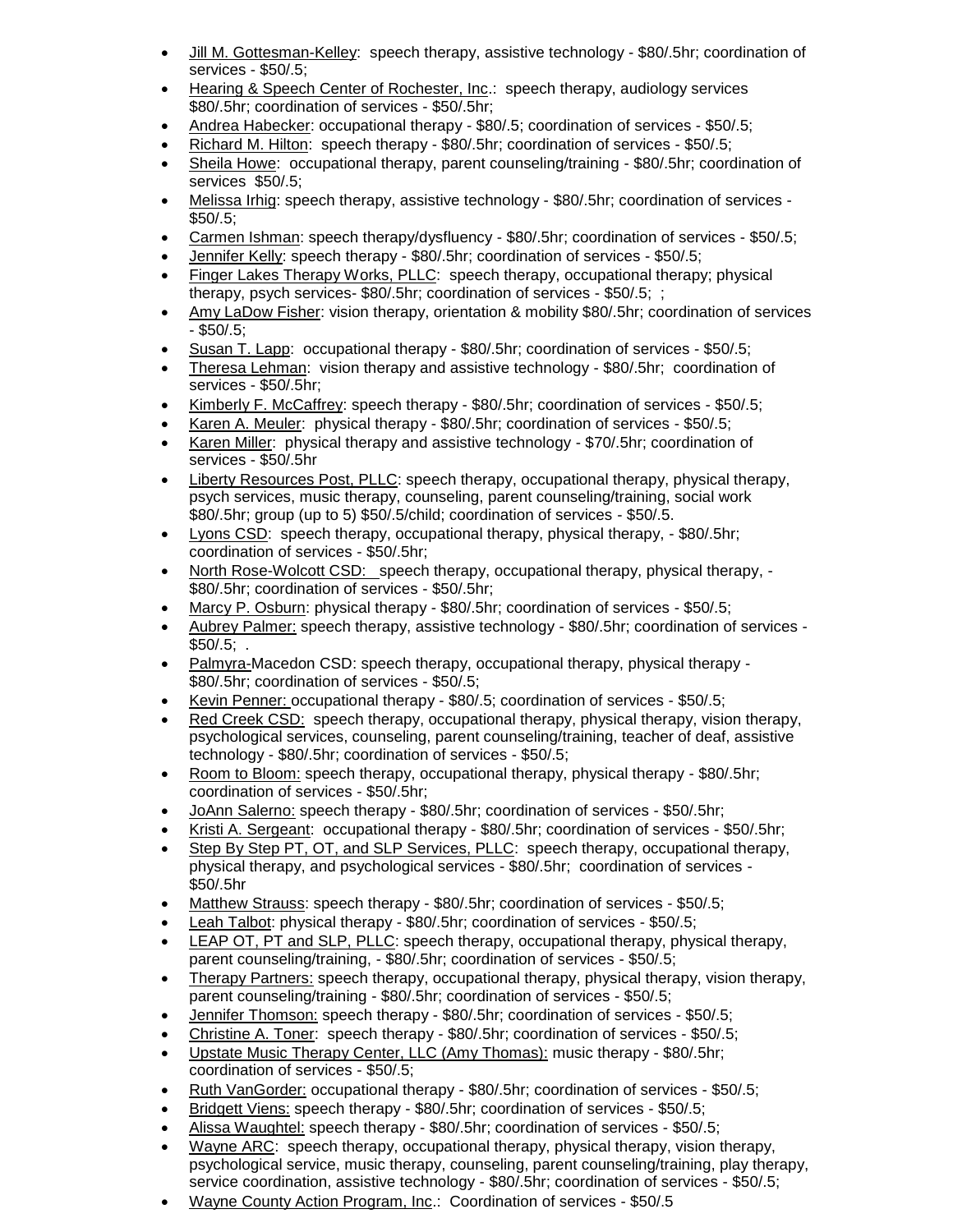- **Williamson CSD:** speech therapy, occupational therapy, physical therapy, psychological services, assistive technology, counseling - \$80/.5hr; coordination of services - \$50/.5hr;
- Allison Williams: occupational therapy \$80/.5hr; coordination of services \$50/.5;
- United Cerebral Palsey Association of Rochester: speech therapy, occupational therapy, physical therapy, music therapy, assistive technology, parent counseling/training, social work - \$80/.5hr; coordination of services - \$50/.5;

| Budgeted: yes _x_ no___ Proposed Cost: \$253,620 Reimbursed Amount \$149,810 County cost_\$103,810                  |  |  |  |                                                                                                            |  |  |  |  |
|---------------------------------------------------------------------------------------------------------------------|--|--|--|------------------------------------------------------------------------------------------------------------|--|--|--|--|
|                                                                                                                     |  |  |  | Departmental transfer \$____________from Account No. ____________________ to Account No. _________________ |  |  |  |  |
|                                                                                                                     |  |  |  |                                                                                                            |  |  |  |  |
| Human Resources Office Review: yes ___ no ___ N/A ___ Signature: ___________________________________                |  |  |  |                                                                                                            |  |  |  |  |
|                                                                                                                     |  |  |  |                                                                                                            |  |  |  |  |
|                                                                                                                     |  |  |  | Standing Committee: Ayes ______ Nays ______ Date: ___________ Signature: ___________________________       |  |  |  |  |
|                                                                                                                     |  |  |  |                                                                                                            |  |  |  |  |
| Referred to:<br>Committee: ______ Ayes ______ Nays ______ Date: ___________ Signature: ____________________________ |  |  |  |                                                                                                            |  |  |  |  |
| Committee: _____Ayes ______ Nays _______ Date: ___________Signature: ______________________________                 |  |  |  |                                                                                                            |  |  |  |  |